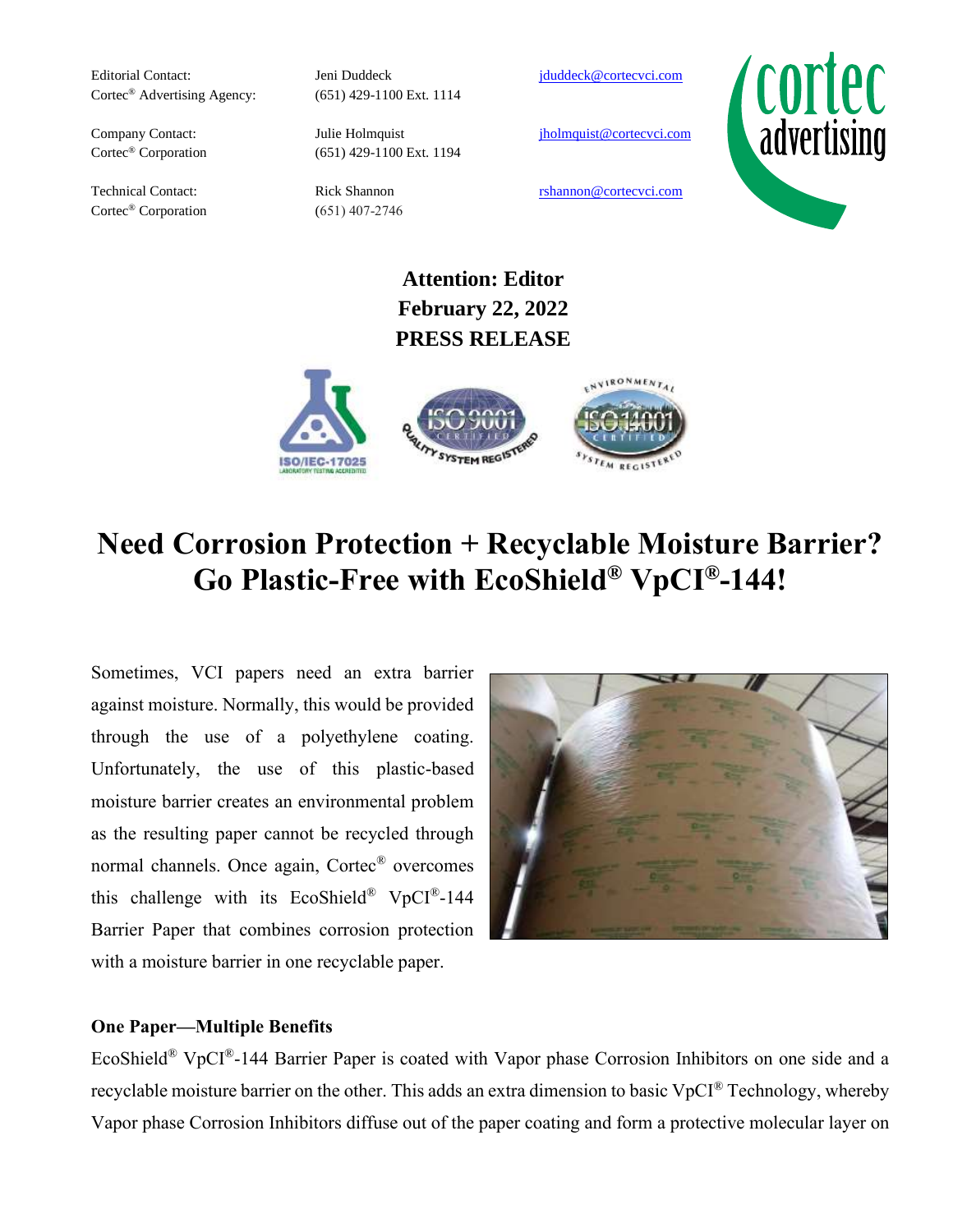ferrous or non-ferrous metals wrapped inside the paper. Because this dry protective method replaces the use of greasy or oily rust preventatives, the metal parts typically do not need to be cleaned prior to use or surface finishing applications. In some cases, an additional barrier is beneficial to provide extra protection for moisture sensitive parts or to enhance the durability of the paper in an elevated moisture (e.g., high humidity) environment. The user can get all these benefits in one step, simply by packaging metal parts in EcoShield® VpCI®-144 Barrier Paper.



#### **Welcome to the 'Circular Economy'**



As mentioned, EcoShield® VpCI®-144 Barrier Paper offers these features in the form of a recyclable barrier paper that is an example of the "circular economy" in action. As mentioned, EcoShield® VpCI®-144 Barrier Paper can be recycled and repulped into other products after use, thus continuing its

useful lifecycle and cutting down on plastic waste. However, EcoShield<sup>®</sup> VpCI<sup>®</sup>-144 also demonstrates sustainability at the beginning of its lifecycle as a USDA Certified Biobased Product. Sourced as it is from responsibly maintained renewable forestry products, EcoShield® VpCI®-144 contains 69% USDA certified biobased content. It is also a qualified product under the mandatory federal purchasing initiative of the USDA BioPreferred® Program.\* This makes it ideal as a corrosion inhibiting packaging material for federal agencies and their contractors who have minimum biobased content requirements when purchasing from certain product categories. A further advantage for both workers and the environment is that EcoShield® VpCI®-144 does not contain nitrites, phosphates, silicones, chromates, heavy metals, or other hazardous products.

#### **Make the Most of EcoShield® VpCI®-144 Barrier Paper**

So, what are the best ways to take advantage of EcoShield® VpCI®-144 benefits? The possibilities are endless and open to the creativity of the user. For example, there are many ways to apply EcoShield® VpCI®-144 in addition to the standard practice of wrapping it around the metal part ( $VpCl^®$  side in, moisture barrier out), folding the edges together, and taping the paper in place. As long as the  $VpCI^{\circledR}$ will be trapped inside an enclosed space,  $E \text{coShifted}^{\circledR} \text{VpCI}^{\circledR}$ 

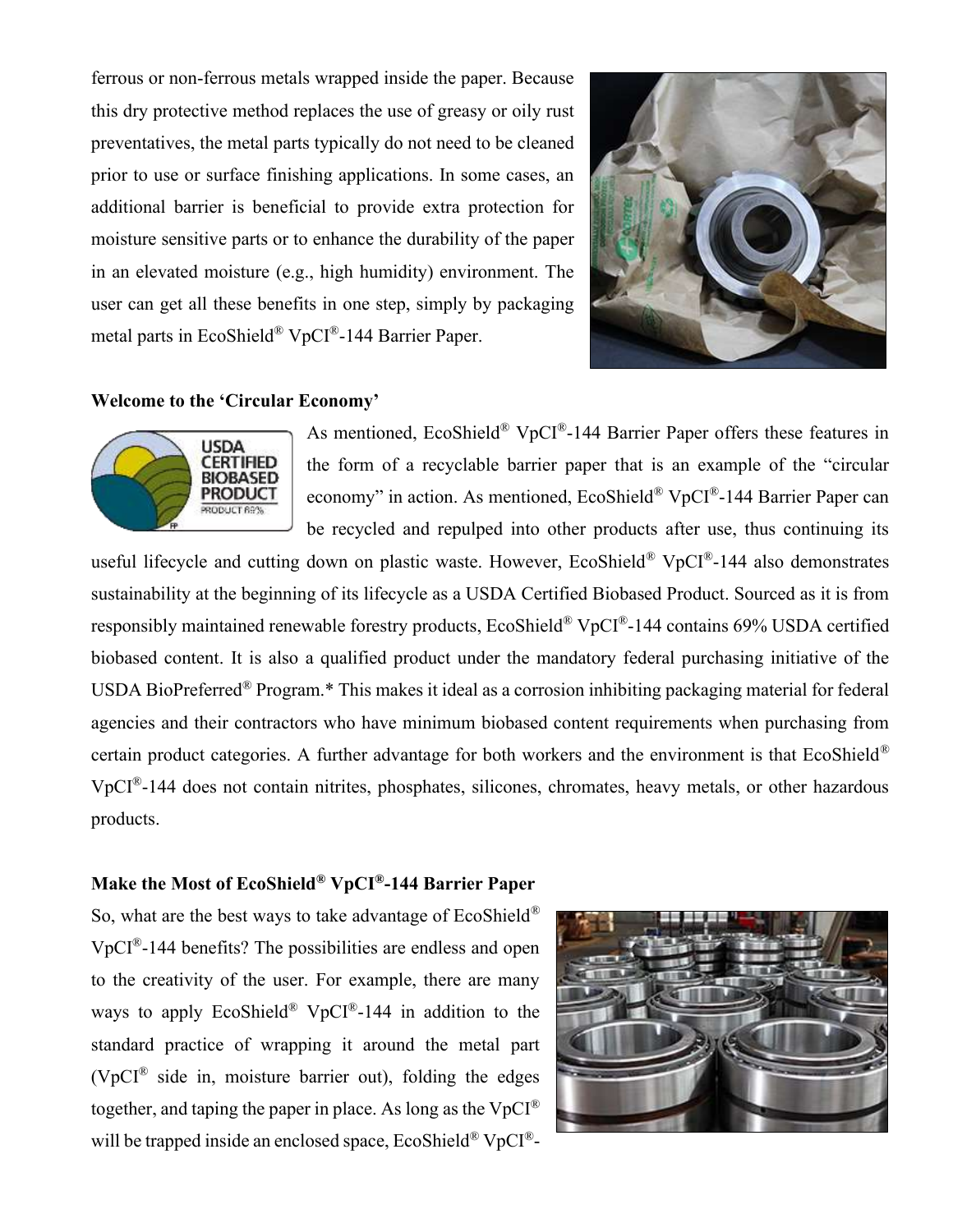144 can also be used as end closures for shipping tubes and sheet liners or separators between products. There are also countless industries and products for which it can be used:

- Metal production: coils, wire reels, plate, bar, etc.
- Metal forging and die casting: raw and machined forgings and castings
- Metalworking: stamping, sheet metal work, springs, bearings, fasteners, tubes, pipes, etc.
- Finished products: engines, machinery, equipment, tools, hardware, appliances, instruments, motors, etc.
- Electricals and electronics: components, controls, PCBs, etc.

EcoShield<sup>®</sup> VpCI<sup>®</sup>-144 is effective against aggressive environments including humidity,  $S_2$ , and H<sub>2</sub>S. It is only necessary to stock this one type of paper in order to protect many different metals:

- Carbon steel
- Stainless steel
- Galvanized steel
- Cast iron
- Aluminum alloys
- Copper
- Brass  $(\leq 30\%$  Zn)
- Solder

For anyone who wants corrosion protection, moisture resistance, and sustainability all in one paper,  $E \in Shield^{\circledR}$  VpCI<sup>®</sup>-144 is an easy and effective way to go plastic-free! Contact Cortec<sup>®</sup> today to learn more:

**<https://www.cortecvci.com/contact-us/>**

*\*For more information about the BioPreferred® Program, go t[o http://www.biopreferred.gov.](http://www.biopreferred.gov/)*

*Keywords: VCI paper, recyclable moisture barrier, corrosion protection, packaging, circular economy, Cortec, VpCI, sustainability, USDA Certified Biobased Product, BioPreferred*